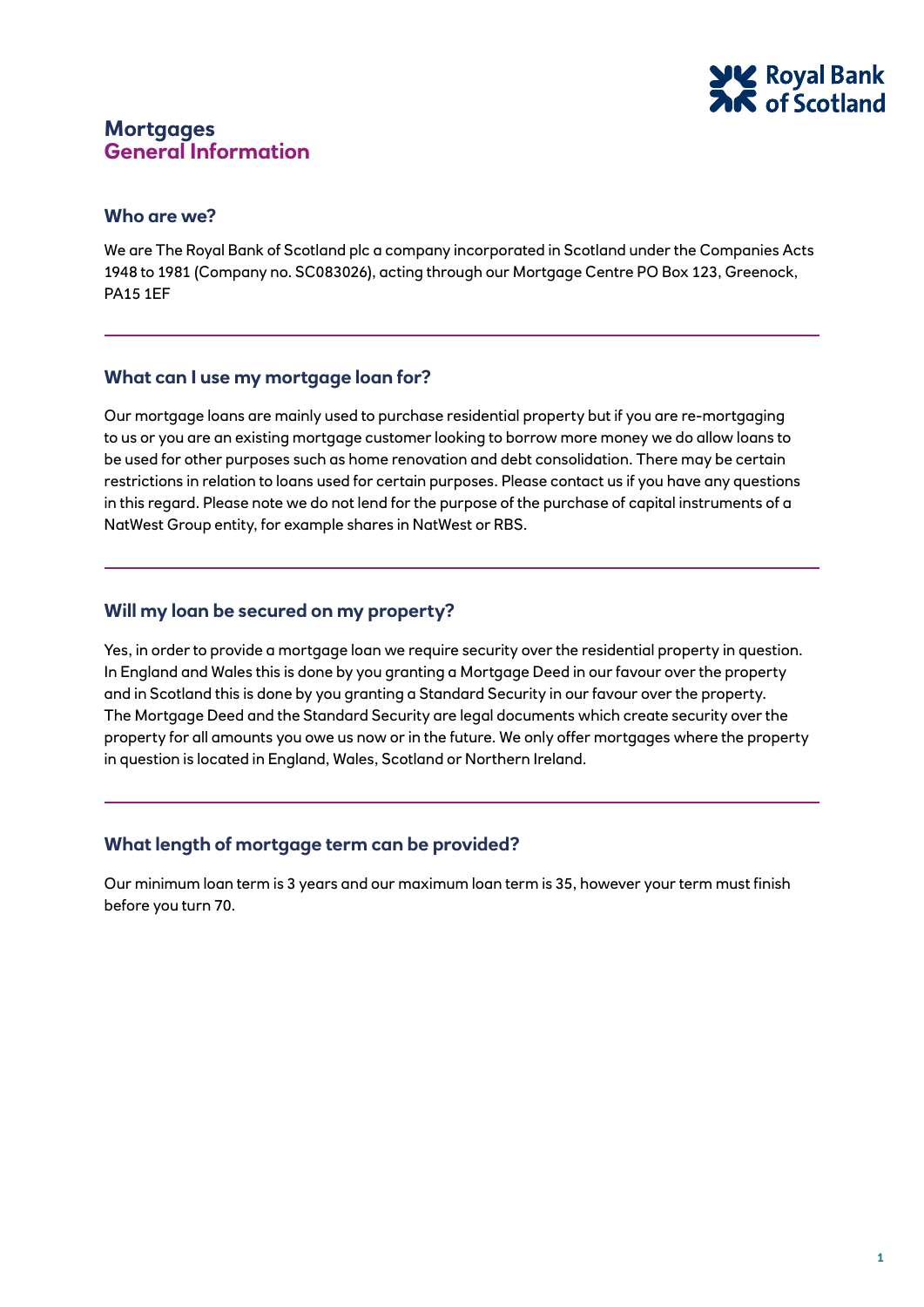

## **What types of mortgages does RBS offer?**

We offer the following different types of mortgages:

## **Fixed Rate**

With a fixed rate mortgage, the interest rate remains the same for a set period of time. This means that your mortgage payment would be the same amount every month during that period.

## **Standard Variable Rate**

Standard variable rate ("SVR") is a type of variable rate mortgage. When a fixed or tracker rate ends, you would automatically be transferred onto our SVR. Where there is a change to our standard variable rate your mortgage payments would change accordingly.

We offer both capital and interest and interest only mortgages. A capital and interest mortgage means that your monthly payments will pay back both the capital borrowed and interest on the capital borrowed. This means that as long as you keep making your monthly payments you will not owe the bank any money at the end of the mortgage term.

An interest only mortgage means that your monthly payments will only pay back the interest on the capital borrowed. You will still owe the full mortgage amount at the end of the mortgage term. Interest only mortgages are only available if you meet certain criteria including a minimum annual income and you have a repayment strategy that is acceptable to us that is to pay off your mortgage at the end of its term.

If any part of your mortgage is an interest only mortgage, it is entirely your responsibility to make sure the financial arrangements which you have chosen to repay the capital is/are suitable and maintained throughout the term of the mortgage.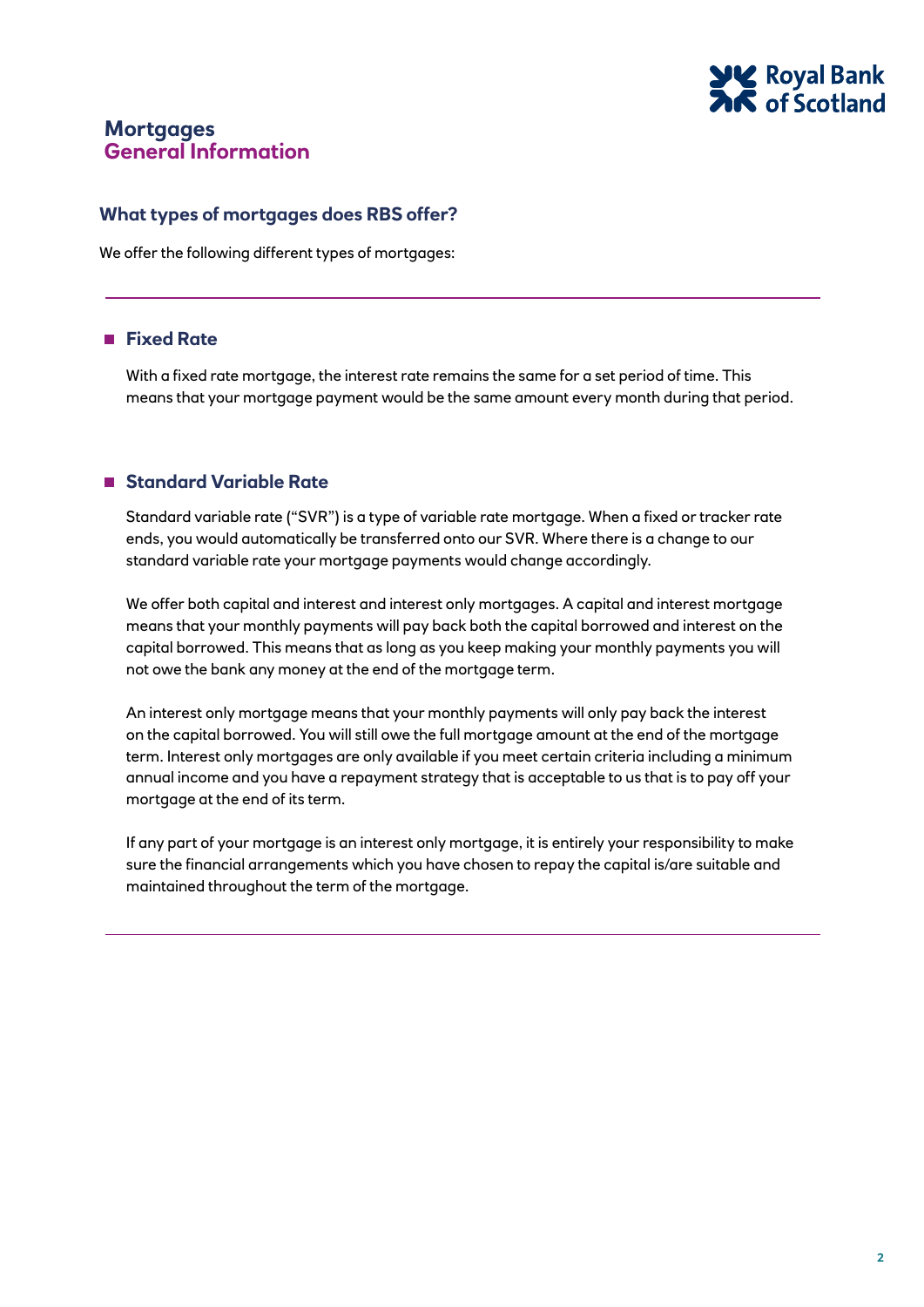

## **What if I live abroad or earn income in a currency other than Sterling?**

If you are using income which comes from a currency other than Sterling to repay your loan or you are resident overseas, your loan will be classed as a Foreign Currency loan under the regulatory rules that apply to mortgages. We will consider you for a mortgage if your income is in a currency of any of the following countries:

Austria, Belgium, Bulgaria, Croatia, Cyprus, the Czech Republic, Denmark, Estonia, Finland, France, Germany, Greece, Hungary, The Republic of Ireland, Italy, Latvia, Liechtenstein, Lithuania, Luxembourg, Malta, the Netherlands, Norway, Poland, Portugal, Romania, Slovakia, Slovenia, Spain, Sweden, Australia, Canada, Channel Islands, Gibraltar, Isle of Man, Japan, Monaco, New Zealand, Singapore, Switzerland, United States of America.

We do not provide mortgages to people resident outside of the UK. We will set out the risks of having a Foreign Currency loan in any mortgage illustration you receive so that you can understand the implications of this.

Once the loan has completed, we will monitor your account to check for fluctuations in currency exchange rates. We will warn you if there are fluctuations in currency exchange rates of more than 20% between the currency of your mortgage and the currency of the income or assets which you are using to repay the loan.

Such a movement in the exchange rate may make it more difficult for you to afford your mortgage payments and/or affect the value of the asset(s) you intend to use to repay your mortgage.

You should ensure that you understand the implications of having a Foreign Currency loan and that you are able to continue to make your mortgage payments or repay your mortgage in the event of movements in exchange rates. Please seek independent financial advice if you have any concerns in this respect.

## **How much would my repayments be?**

A mortgage of £156,000.00 payable over 22 years initially on a fixed rate for 2 years at 2.64% and then our variable rate of 4.49% for the remaining 20 years would require 24 monthly payments of £779.66 and 240 monthly payments of £918.21.

The total amount payable would be £240,430.64 made up of the loan amount of £156,000.00 plus interest of £84,430.64. A product fee of £995.00, valuation fee of £352.00 and a CHAPS fee of £30.00 are also payable.

*The overall cost for comparison is 4.3% APRC representative.*